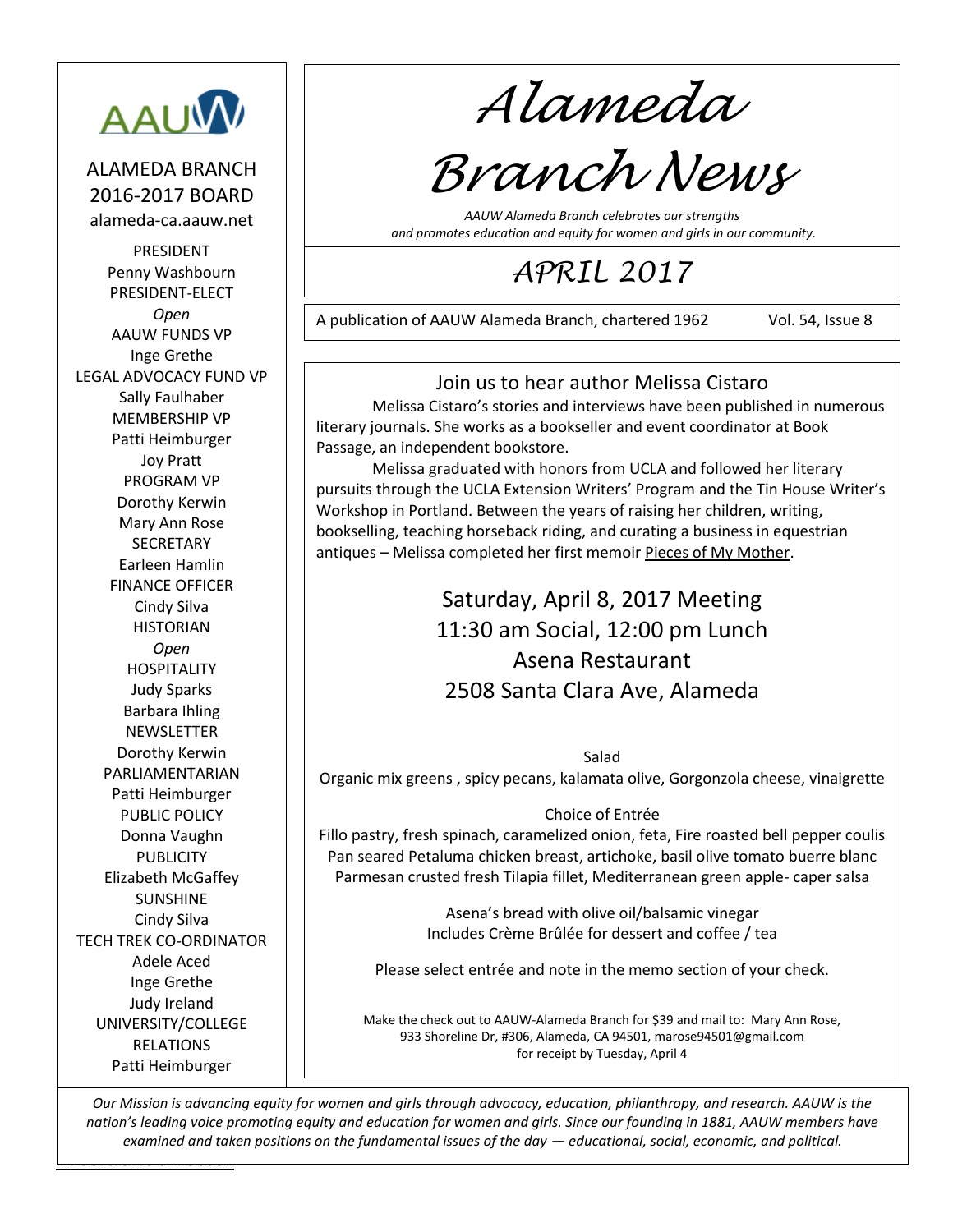#### President's Letter

March has been another busy month for the Alameda Branch with a lot of attention also given in the press to the most successful American Muslim: Islam 102 panel in February. Attended by 150 people, the event received full coverage with pictures in the February 24 edition of the Alameda Journal and a story in the Alameda Sun on March 2, 2017. The March newsletter of the Friends of the Alameda Library The Anthemion also has a long story with pictures and can be viewed at Friends of the Library website.

The success of the February panel and co-sponsorship with the League of Women Voters of Alameda and Friends of the Library has led to an invitation to work together again on a follow up event. We have decided on the topic of "Immigration" to be held at the Alameda Library on September 27 from 6:30 pm - 8 pm. If any members would like be on the planning committee, please let me know as soon as possible, as we will begin our work this April. pwashbou@hotmail.com

A special thanks to Kevis Brownson for coordinating our Alameda Author Series co-sponsored with Cardinal Point which had its first of three events on March 20. Lisa Lucca and Mark Fiore presented their book, You Are Loved … an Email Memoir, based on a ten year email correspondence. Kevis hopes to make this an annual series at Cardinal Point.

Another Special Thanks to the planning committee for the "ENHANCING OPPORTUNITIES FOR WOMEN IN STEM CONFERENCE" which took place on March 22 at the College of Alameda Student Center. Designed to celebrate Women's History Month, this event was a 9 months in the making and was spearheaded by our new member Char Perlas, formerly of the College of Alameda and now Dean of Math and Science at Chabot College. Members Patti Heimburger, Karen Guthrie and Dorie Behrstock participated in the planning. It represents a new level of collaboration with the College of Alameda, now an official AAUW partner college, and with faculty and students from the MESA program. Girls Inc of the Island City also co-sponsored and brought students from the Eureka ! Teen Achievement program. The conference was opened by the new College of Alameda President Tim Karas and we heard from nine women in STEM fields from California Pacific Medical Center, Google, Lawrence Berkeley Labs, EBMUD, Argo- Chemistry, Los Alamos Labs, College of Alameda, KQED, Zymergen, and moderated by Char Perlas. Attended by high school and college age women from local schools and the Peralta Community College District, Chabot and Ohlone Colleges, the conference offered excellent opportunities for networking and support for women planning on STEM careers. Thanks to all for making this a successful event!

The Nominating Committee, chaired by Betty Hatch, with members Patti Heimburger and Inge Grethe, are greatly to be thanked for their work to bring forward a new slate of elected officers for the Board. Thank you all who agreed to put your name in nomination. Voting takes place at our April meeting, with installation of the new Board in May.

The Alameda Branch By Laws and Policies and Procedures documents have been revised and are posted on the Branch website under the Menu tab About Us.

#### General Business Meeting

Our next board meeting is Monday, April 3 at 7:00 pm in Conference Room 'C' at the Alameda Hospital. All are welcome.

#### Membership & Outreach

We have (83) members and please spread the word about we are doing because we would love to have even more new members.

#### Outreach update:

The panel discussion, "American Muslims: ISLAM 102" at the library on February 23rd was such a success and with that we want another panel discussion but on the broad topic of, "Immigration." This will be on (Wednesday), September 27 from 6:30-8:00 p.m. also at the Library. This will be cosponsored by the FAL and still in the planning stage.

The "Alameda Authors Series" will have three separate local authors at Cardinal Point, and all at 7:00 p.m. The first one is March 20th with Lisa Lucca and Mark Fiore. Then on April 19th with Bronwyn Harris, and the last one on May 17th with Renee Macalino Rutledge. Please RSVP through the flyer, on our website, Facebook.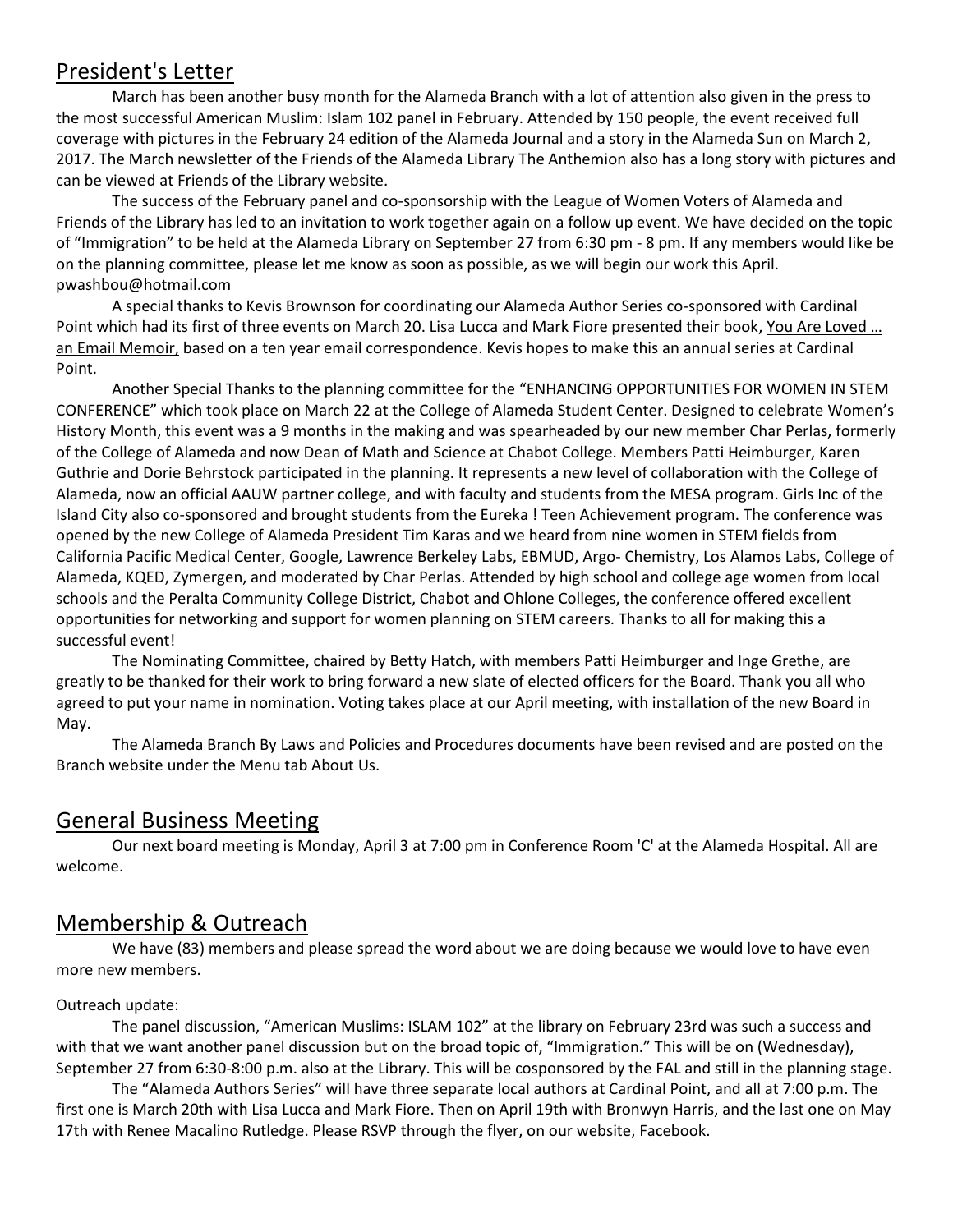"Enhancing Opportunities for Women in STEM" a panel and networking event will be at the College Of Alameda on March 22nd (Wednesday) from 3:30 – 6:00 p.m., which is rapidly developing through different meetings into something we will be proud of.

Two \$1,000 scholarships that is held in our Peralta Colleges Foundation fund will be awarded in the spring to women going to the College of Alameda with a GPA of 3.0 and who are Alameda residents. We will have another fundraiser for the College of Alameda scholarship and this time it will be Earleen's house. It will be on April 22nd (Saturday) 3:00 - 5:00. We are charging \$25 for the food and drink. There will be guest speakers from the College of Alameda. Patti Heimburger & Joy Pratt Co-Chair Membership

#### Technology Users Group

The next meeting will be on Thursday, April 20 at 7:30pm at Earleen Hamlin's house at 2849 Lincoln Ave, Alameda CA 94501 . We will be experimenting with a free software application called Canva, which enables you to learn how to design cards, invitations or flyers using simple templates. Bring your laptops or tablets or smart phones for one on one problem solving from our excellent instructor Amy Rose.

#### College of Alameda Scholarship

We are having a fundraiser for our College of Alameda Scholarships. Mark your calendars for a special wine and cheese fundraiser on Saturday April 22, 3 pm - 5 pm, to be held at the home of Earleen Hamlin at 2849 Lincoln Avenue.

Our Branch has sponsored two annual scholarships of \$1,000 each for women students who are pursuing their higher education goals towards a Bachelors degree. The 2016/2017 recipients will be invited, along with the new College of Alameda President Tim Karas.

#### Volunteer Opportunities for AAUW

See something you would like AAUW Alameda Branch to do? Or are you ready for a short term project? We could use your input to address fun ideas, outreach or meet a need in our community with a focus on girls and women. Do get in touch! It begins with new ideas. Thanks. Penny Washbourn, [pwashbou@hotmail.com,](mailto:pwashbou@hotmail.com) 510-748-7455

#### Book Talks

AAUW Alameda Branch will sponsor a series of book talks by three local authors at Cardinal Point, 431 Mariner Square Drive, April 19, and May 17. All events will be held in the first floor "Living Room" at 7 pm.

More information on how to reserve a spot will be available on our Web site and by email blast soon. Contact Kevis Brownson for more information.

#### Nominating Committee Report – Proposed Slate 2017-2018

We will vote at the April 8 meeting, installation will be in May. Thanks to all for your willingness to serve.

| President                 | Penny Washbourn    |  |  |
|---------------------------|--------------------|--|--|
| <b>President Elect</b>    | Open               |  |  |
| Vice-President Membership | Patti Heimberger   |  |  |
|                           | <b>Joy Pratt</b>   |  |  |
| Vice-President Program    | <b>Beth Sibley</b> |  |  |
| Vice-President AAUW Funds | Karen Scanlon      |  |  |
| Vice-President LAF        | Pat McClaren       |  |  |
| Finance Officer           | Cindy Silva        |  |  |
|                           | Barbara Krummel    |  |  |
| Secretary                 | Karen Guthrie      |  |  |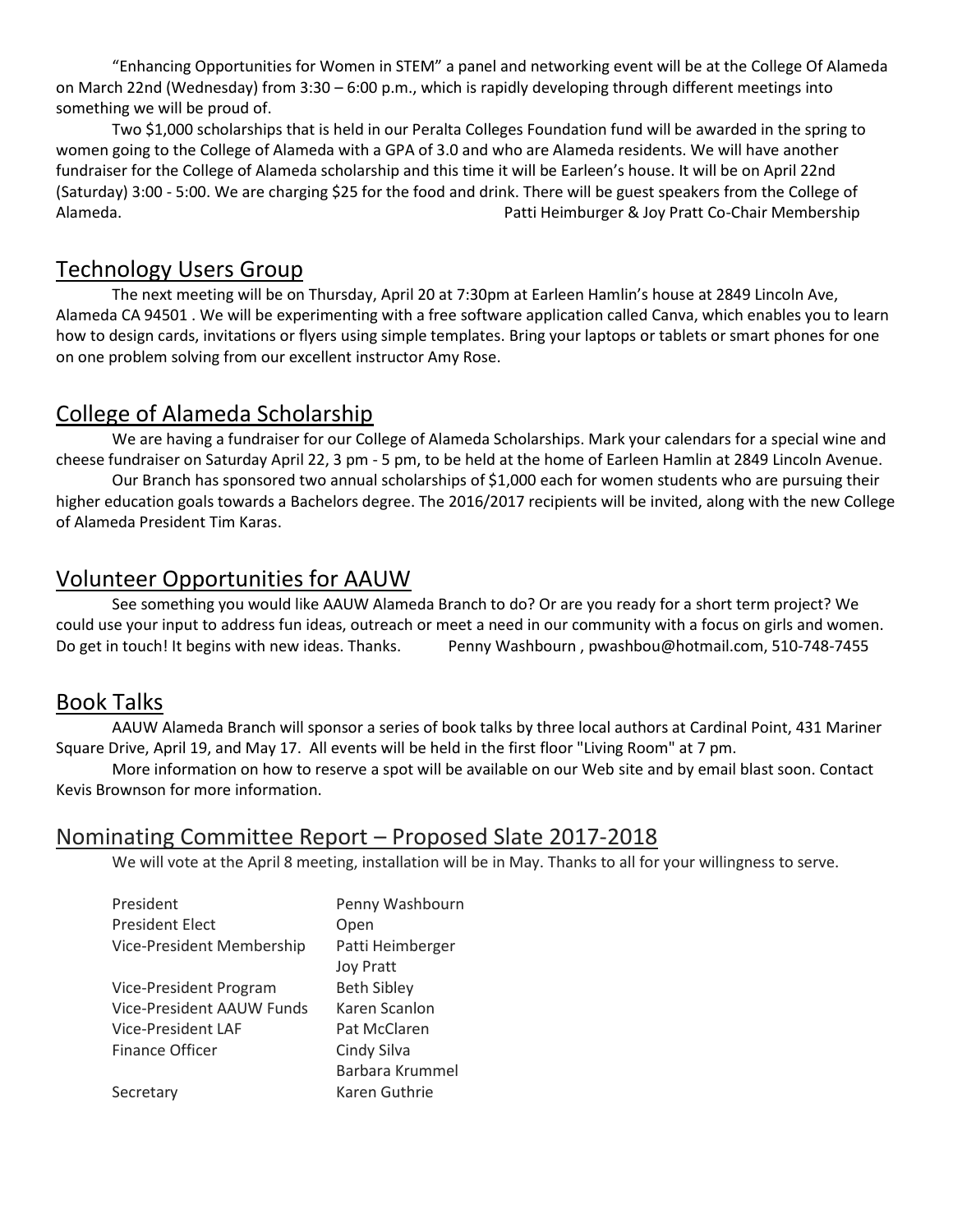#### BRANCH ACTIVITIES

AFTERNOON BOOKS Kate Quick 523-3612

EVENING BOOKS Cindy Silva 523-4677

TUES AFTERNOON BRIDGE Vicki Cuadra 523-5789

> CINEMA CLUB Kevis Brownson

COUPLES BRIDGE Lynn Groh 522-2473

ETHNIC DINNER GROUP Mark Hamilton 749-0738

> MUSEUM GROUP Judy Sparks 523-6736 Marlis White 522-8383

TECHNOLOGY USERS GROUP Amy Rose 916 337-1259

 $\overline{\phantom{a}}$ 

#### Ethnic Dining Group

 This group meets on the third Saturday, April 15. If you like good food and good company, join us. For more information call Mark Hamilton, 749-0738.

#### Museum Group

 On Thursday, April 20 the museum group will travel to the Palace of the Legion of Honor to see the exhibit MONET: THE EARLY YEARS. This highly acclaimed exhibition features 50 paintings by Monet that demonstrate his early talent. It begins in 1858 when, at age 17, "Claude's" first work to be exhibited, View near Rouelles, was included in a show in Le Havre, where he lived. It ends in 1872, the year he painted his masterpiece Impression: Sunrise, the work that later lent its name to the Impressionist movement. Many of the paintings are on loan from international public and private collections and have rarely been shown since their creation. This is a must-see exhibit.

 The carpool meets at the Ross parking lot at South Shore Center. We leave at 9:30 am sharp. Please reserve a seat ASAP if you want to go. Contact Judy Sparks at [JudySparks@comcast.net](mailto:JudySparks@comcast.net) or call 523-6736. Donna's van can hold 7. After that we have to arrange more transportation. We eat lunch at the museum we visit and are usually home between 3:00 pm and 4:00 pm.

#### Evening Books

The book for Tuesday, April 25, is The Girls, by Emma Cline. For location and more information, call Cindy Silva, 523-4677.

#### Afternoon Books

We'll meet at 1:30 pm on the third Monday, April 17, to discuss books we are currently reading. Call Kate Quick, 523-3612, for location and more information.

### Cinema Club

 Our next cinema date is April 2. We are a lively group of movie lovers who visit the Alameda Theatre on the first Sunday of every month, October through June, to see a current movie, usually an afternoon matinee. Spouses are welcome to attend. Afterwards, we walk over to Tucker's for refreshments and conversation.

 How it works: please send an email to kevis.brownson at [gmail.com](http://gmail.com/) to join the group, and then you will get an email to vote on the movie on the Friday before the event. We post the event on Facebook and the Alameda Branch Web site as well.

### Technology Users Group

 Join us on Thursday, April 20 from 7 pm-9 pm at the home of Earleen Hamlin, 2849 Lincoln Ave, for our drop- in, self- help users group. It will be facilitated by new member Amy Rose whose goal is to help us adapt to new communications technologies, whether on our smart phones, tablets, lap tops, or home computers. If you are using a new phone, trying to learn a new application, or hoping to upgrade your skill levels, this is the group for you. Bring your laptops, smart phones, tablets. Outlets and wi-fi will be available. The next meeting will be Thursday, May 18. Email Amy at [amyjane.rose@gmail.com](mailto:amyjane.rose@gmail.com) or call at 916-337-1259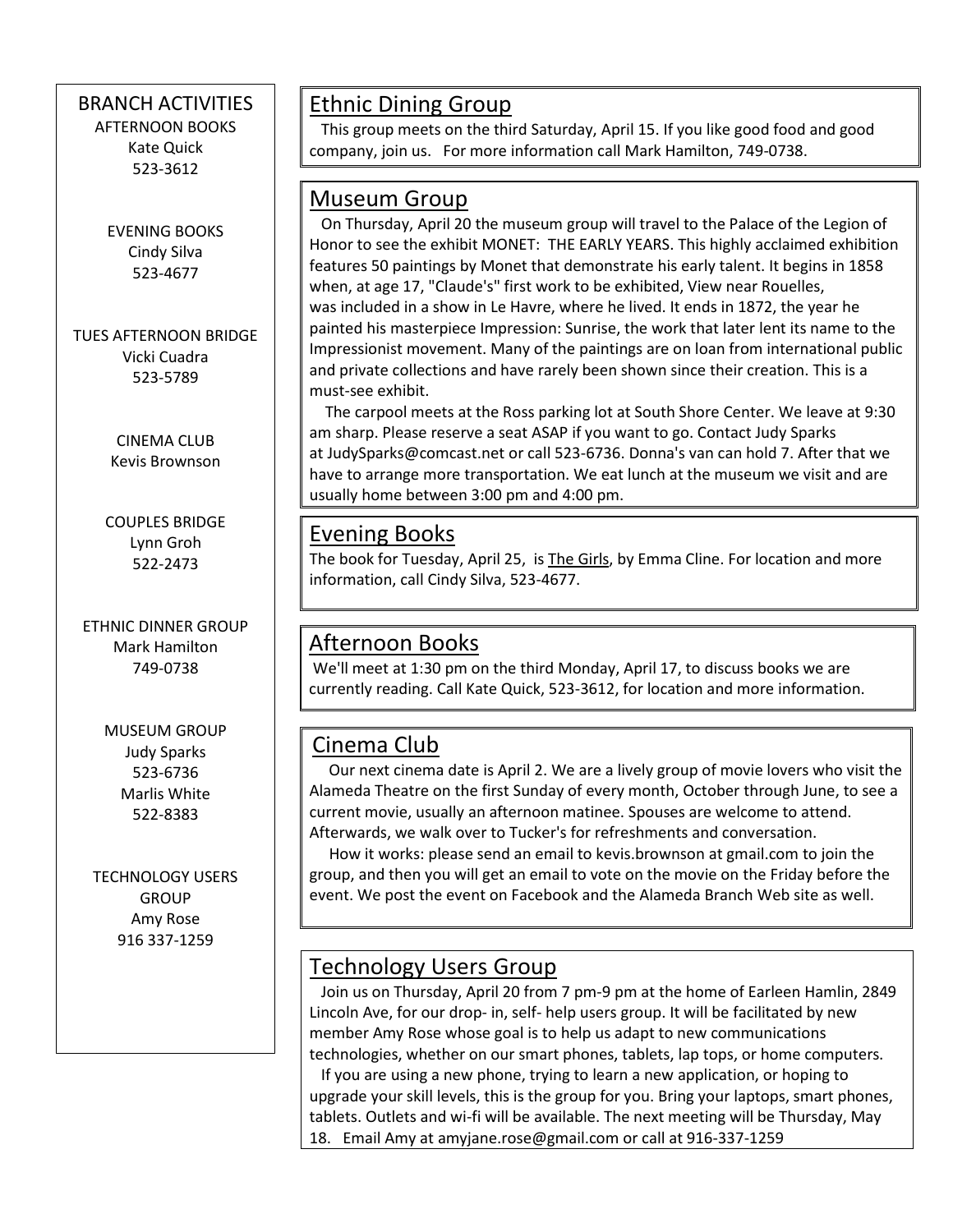#### Member Biography

#### Annette Clark Waite

Annette grew up in the northeast, the granddaughter of an early AAUW member. She was privileged to attend one of the Seven Sisters colleges and to earn a master's degree at Columbia where she met and married an Ivy League graduate. The learned couple settled in Princeton where Annette worked for Educational Testing Service and became active with the League of Women Voters. After seven years of this idyllic life, the couple determined that they were becoming too complacent, picked up their infant daughter and two cats and moved clear across the country. Annette had never been west of the Mississippi and her husband only rarely to visit a grandmother in San Clemente who claimed always to have voted for Richard Nixon with a clothes pin on her nose.

The growing (3 daughters) Waite family chose to settle farther north in Berkeley, a place where clothes pins seemed not to be needed in the voting booths. Fortuitously, ETS had a satellite office there, so Annette was able to continue her professional life, resume League of Women Voters activities and enjoy a new western life style: hiking, camping, and gardening.

After retirement and with the dispersal of her family, Annette moved to the Napa Valley where she focused on environmental issues and eco travel. She then moved to Southern California to be closer to her youngest daughter and grandsons.

But the Bay Area kept calling her back and now she has settled in Alameda where she is cutting back on her myriad activities to lead the contemplative life as a materfamilias with three accomplished daughters, three aspiring grandsons and AAUW to keep her abreast of what's happening in today's world.

#### Equal Pay Day Highlights the Pay Gap

AAUW is committed to supporting "fairness in compensation, equitable access and advancement in employment, and vigorous enforcement of employment antidiscrimination statutes."

Equal Pay Day will be observed this year on April 4, 2017. The date symbolizes how far into 2017 women must work to earn what men earned in 2016. According to national Census statistics released in 2013, women working fulltime, year round, make, on average, 78 cents for every dollar a male earns doing the same job. In California, women do slightly better, 85 cents on the dollar. Another year, another wage gap for women and their families.

The pay gap is even worse for women of color – for African American women the gap is 64% compared to white men, and Hispanic women 54%. And with our inactive Congress and still-troubling economy, women continue to feel the pinch of the wage gap.

AAUW members and our partners can work to help close the gap. Action on Equal Pay Day has the objective of raising the awareness of the issue in our communities, with our members, and especially with young women who are under the false impression that pay inequity has been "taken care of". While SB358 was enacted by the California Legislature in 2015, there is still much work to be done before it becomes a reality for all women.



What can AAUW Alameda plan to do next year about Equal Pay Day?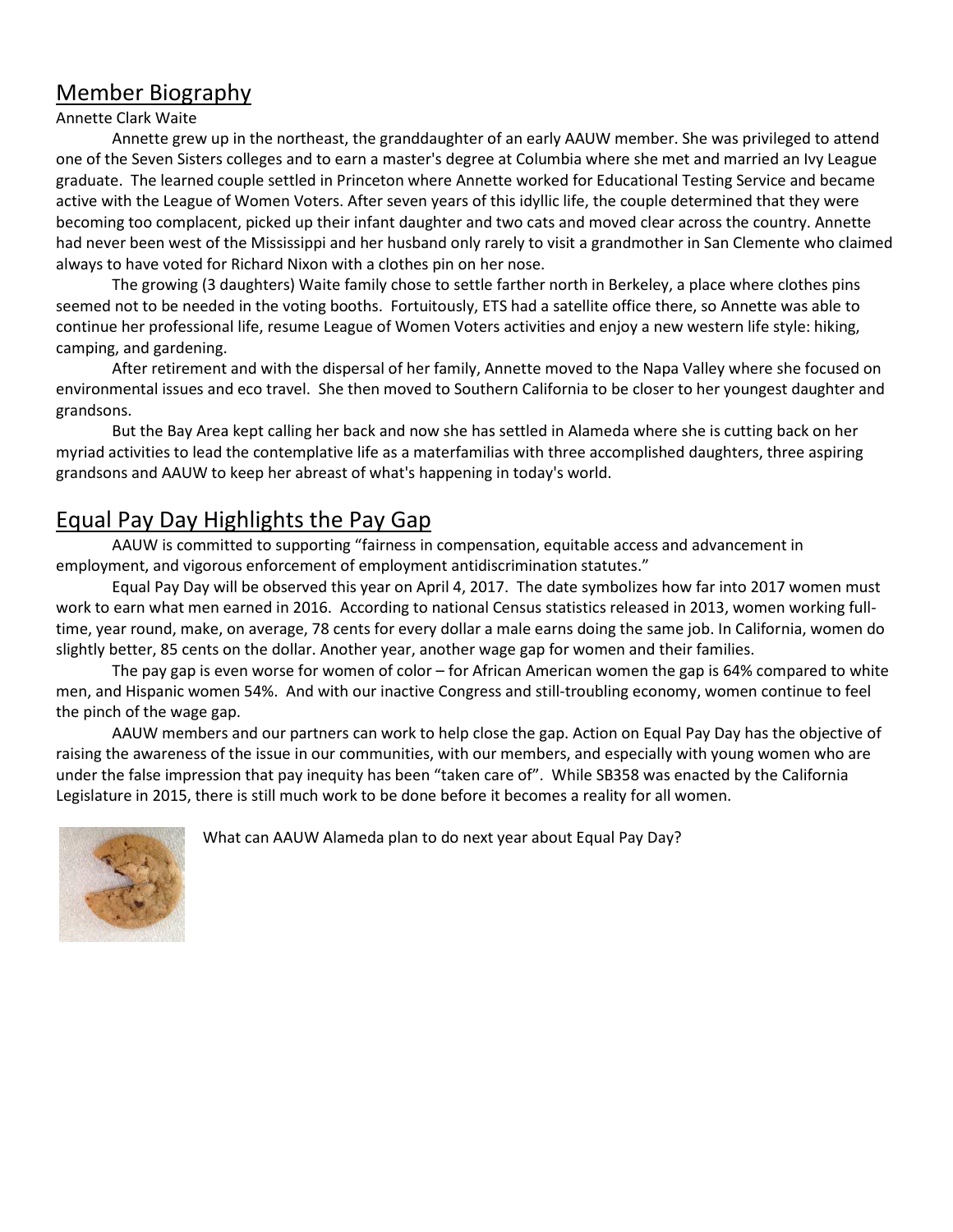







*AAUW Alameda Branch's fundraiser for the College of Alameda scholarship*

#### *April 22: (Saturday) from 3:00 – 5:00 p.m. 2849 Lincoln Ave., Alameda (Earleen Hamlin's home) \$25 per person, checks only*

*Payable to: "Peralta College Foundation"& write: "AAUW – COA" in the memo line.*

## *RSVP (510) 523-5613 by April 20th*

## *Come and meet College of Alameda Students, Faculty, and Staff*

## *We will have tasty finger foods and beverages for all.*

*If you cannot make it to the fundraiser and want to donate please make your check payable to: Peralta College Foundation; write: AAUW – COA in the memo line. Mail to: 155 Justin Circle, Alameda, CA 94502*

*For more information, please contact AAUW Alameda at [alameda-ca@aauw.net](mailto:alameda-ca@aauw.net) or see our website at<http://alameda-ca.aauw.net/>*